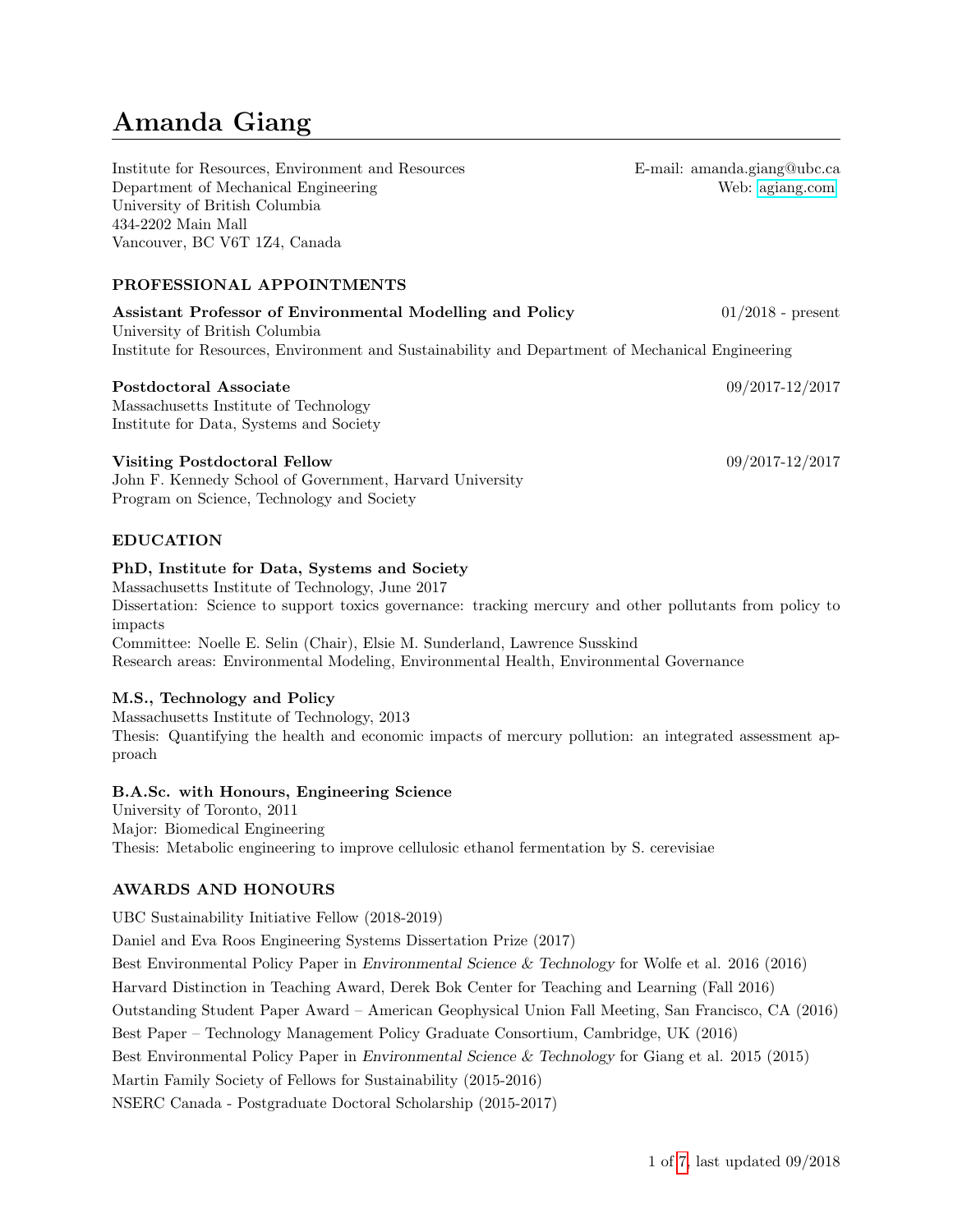MIT Socio-technical Systems Research Center Stokes Fellow (2013-2014) NSERC Canada - Julie Payette Research Scholarship (2012-2013) Ontario Graduate Scholarship (Declined) University of Toronto - Centre for Global Change Science Internship Award (2009) University of Toronto Scholar Award (2007-2008) Canada Millennium Scholarship (2007-2008) National Biology Scholar with Distinction - Canada (2007)

## RESEARCH AND CURRICULUM DEVELOPMENT GRANTS

University of British Columbia Sustainability Initiative Interdisciplinary Education Grant, 2018-2019 Title: Integrating case-based learning into the interdisciplinary design of sustainable energy-systems Role: Principal Applicant (Total: CAD \$8,383)

Compute Canada Resource Allocation Competition, 2018-2019 Title: Simulation and data analysis for air pollution policy assessment Role: PI (Total in-kind compute and storage valued at: CAD \$9,663)

University of British Columbia Faculty of Science, Skylight Development Grant, 2018-2019 Title: Integrating case-based learning about energy systems into ENVR 410 Role: Principal Applicant (Total: CAD \$3,455)

Natural Sciences and Engineering Research Council (NSERC) Discovery Grants, Canada, 2018-2023 Title: Evaluating the impacts of technology and policy on long-range transport of toxic pollutants Role: PI (Total: CAD \$100,000)

Social Sciences and Humanities Research Council (SSHRC) Insight Grants, Canada, 2018-2022 Title: Environmental justice and air quality in Canada – Identifying and evaluating inequities in the production, distribution, and regulation of industrial air pollution Role: Co-Investigator (PI: David Boyd, Total: \$201,600)

Cascadia Urban Analytics Co-operative, 2018-2019 Title: Data analytics strategies for understanding and improving urban air quality and health in Cascadia Role: PI (Total: CAD \$20,000)

#### OTHER PROFESSIONAL EXPERIENCE

Graduate Research Assistant, 09/2011 - 06/2017 Prof. Noelle E. Selin, MIT

Project Member, 05/2011-09/2011 Centre for Research in Healthcare Engineering, University of Toronto

Undergraduate Research Assistant, 09/2010-05/2011 Prof. Krishna Mahadevan, University of Toronto

Junior Fellow in International Development, 05/2010-09/2010 Engineers Without Borders Canada, Choma, Southern Province, Zambia

Undergraduate Research Assistant, 05/2008-09/2008, 05/2009-09/2009 Prof. Miriam Diamond, University of Toronto

## TEACHING EXPERIENCE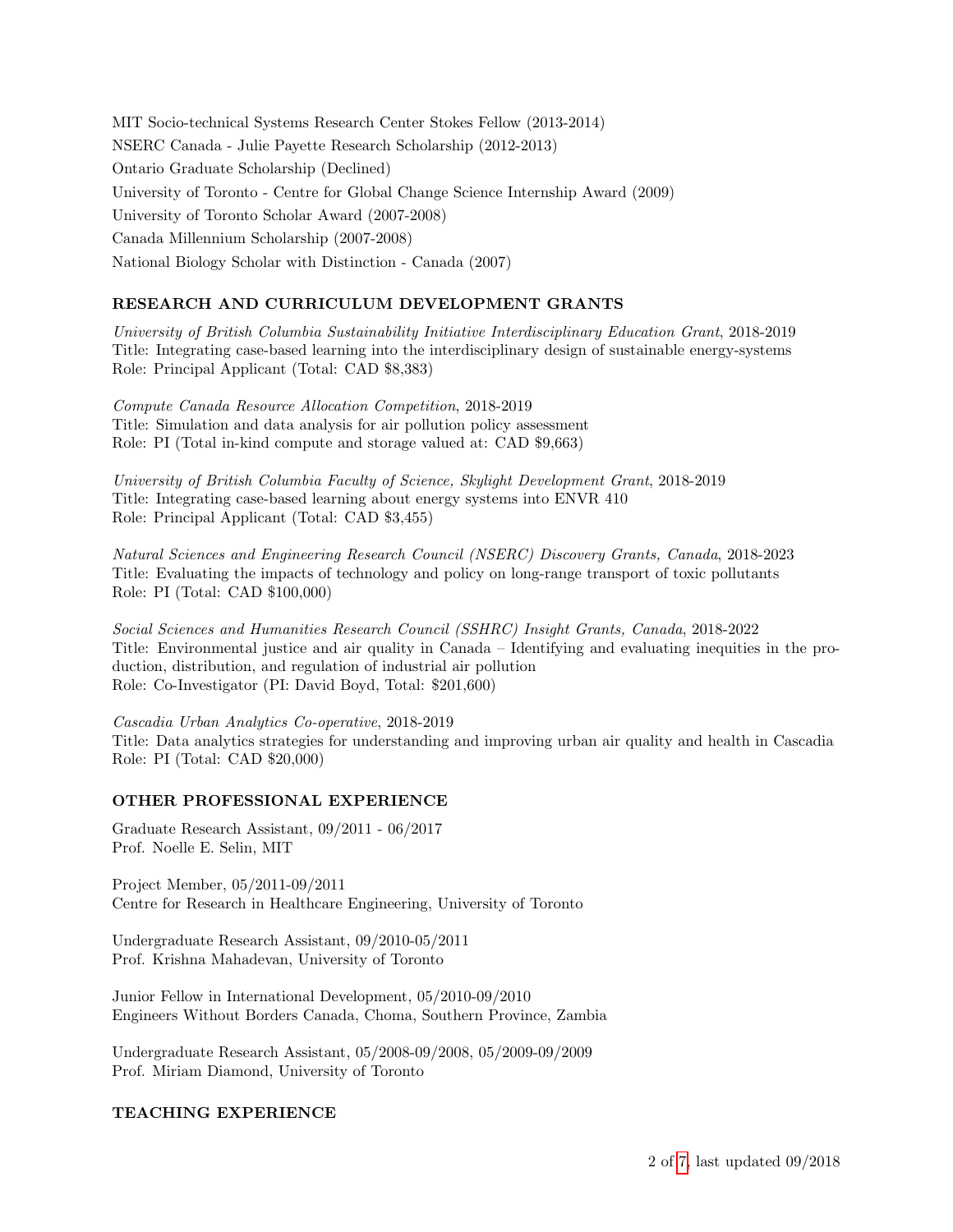### Instructor

ENVR 410, "Energy, Environment and Society," UBC, Scheduled for W2018 T2 Earth, Ocean and Atmospheric Sciences; Undergraduate Lecture

CEEN 525, "Energy Policy," UBC, Schedule for W2019 T1 Clean Energy Engineering Master's Program; Graduate Lecture

#### Faculty Sponsor

Student Directed Seminar on "Engineering in the Face of Climate Change," Scheduled for W2018 T2

### Teaching Assistant

"Environmental Politics," Harvard University, Prof. Sheila Jasanoff, Fall 2016 Undergraduate Lecture; Undergraduate Discussion Section

"Modeling for Assessment and Policy," MIT, Prof. Noelle E. Selin, Spring 2016 Graduate Seminar

"Science, Technology, and Public Policy," MIT, Prof. Ken Oye, Fall 2015, Fall 2017 Undergraduate/Graduate Lecture; Graduate Discussion Section

"Praxis I: Engineering Design," University of Toronto, Profs. Jason Foster and Alan Chong, Fall 2010 Undergraduate Tutorial

#### Guest Lectures

The role of engineers in sustainability policy and governance, Winter 2018 VANT 150, Sustainability and Engineering Design, UBC

Mercury Science and Policy, Spring 2017 Air Pollution, UNC Asheville

Benefit Cost Analysis, Spring 2016, 2017 Modelling for Assessment and Policy, MIT

Discussant: An Interdisciplinary Approach to Studying Wicked Problems, Spring 2016 Center for Water and Society Colloquium, Michigan Technological University

Infrastructure and Culture, Fall 2015 Technology and Culture, MIT

#### Formal Training

Kaufman Teaching Certificate Program, MIT, Spring 2016 Canadian Engineering Education Association Institute of Engineering Teaching, UBC, Spring 2018

#### RESEARCH SUPERVISION

#### Graduate Students

Hannah Barnard-Chumik (MSc), Mrinmoy Chakraborty (PhD, with N Zimmerman), Bassam Javed (PhD, with M Kandlikar)

#### Undergraduate Students

Erika Luna (UBC), Carlina Kim (UBC), Nick Hoffman (MIT, with H Angot and NE Selin; 2017-2018), Elizabeth Berg (MIT, with NE Selin; 2015-2016), Abby Harvey (MIT, with NE Selin; 2015-2016)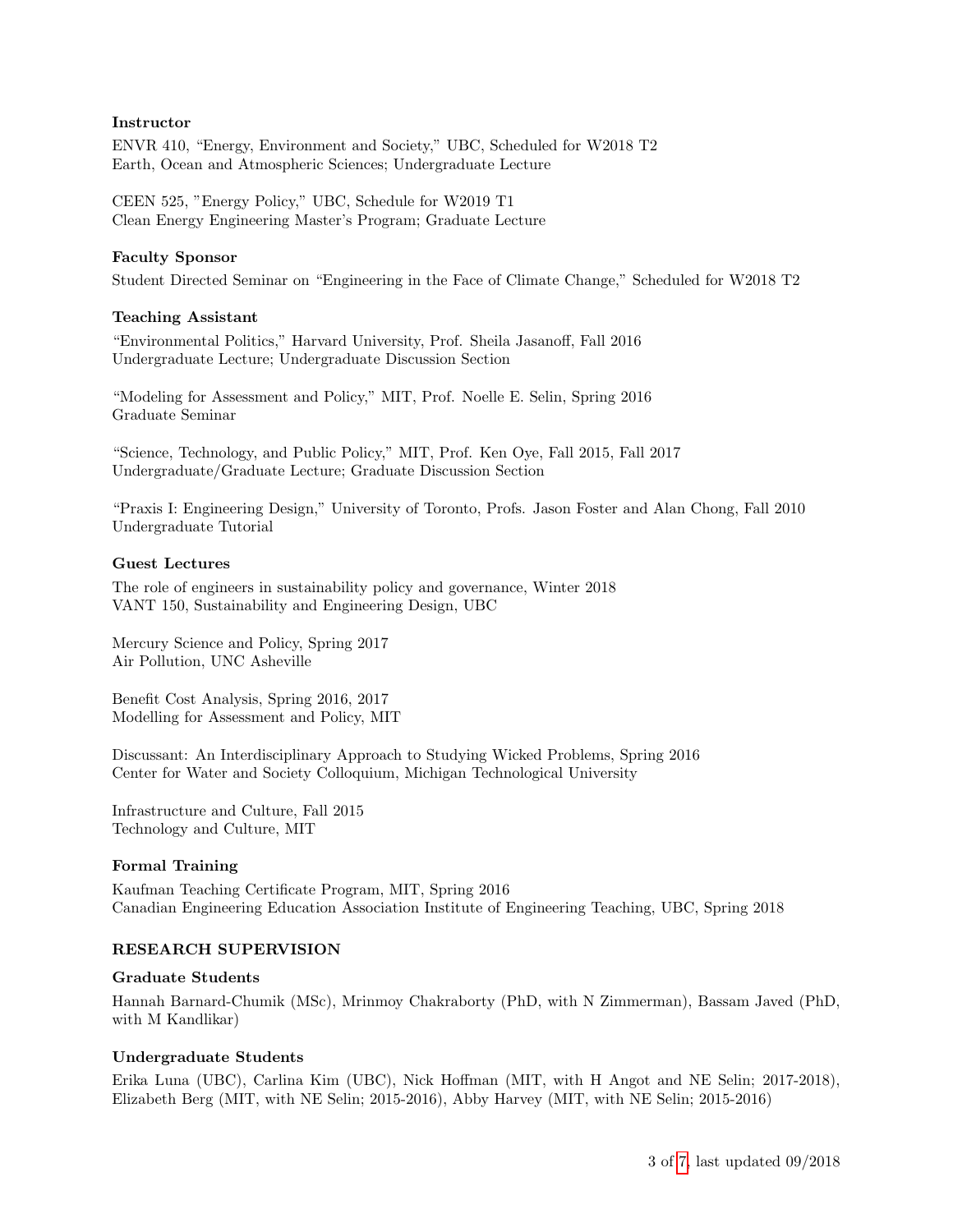#### Research Assistants

Kaity Castellani

#### REFEREED JOURNAL ARTICLES

- 12. Giang A, Song S, Muntean M, Janssens-Maenhout G, Harvey A, Berg E, Selin NE. (accepted) Understanding factors influencing the detection of mercury policies in modelled Laurentian Great Lakes wet deposition. Environmental Science: Processes & Impacts.
- 11. Muntean M, Janssens-Maenhout G, Song S, Giang A, Selin NE, Zhong H, Zhao Y, Olivier J, Guizzardi D, Crippa M, Schaaf E, Dentener F. (2018) Evaluating EDGARv4.tox2 speciated mercury ex-post scenarios and their impacts on modelled global and regional wet deposition patterns. Atmospheric Environment. 184:56-68.
- 10. Kwon SY, Selin NE, Giang A, Karplus V, Zhang D. (2018) Present and future mercury concentrations in Chinese rice: Insights from modeling. Global Biogeochemical Cycles. 32: 437-467.
- 9. Perlinger JA, Urban NR, Giang A, Selin NE, Hendricks AN, Zhang H, Kumar A, Wu S, Gagnon VS, Gorman HS, Norman ES. (2018) An Approach to Model the Time to Fish Consumption Safe from Methylmercury Exposure in a Tribal Community. Environmental Science: Processes & Impacts. 20(1): 195-209.
- 8. Wolfe PJ, Giang A, Ashok A, Selin NE, Barrett SRH. (2016) Costs of IQ Loss from Leaded Aviation Gasoline Emissions. *Environmental Science* & Technology. 50(17):9026-33.
- 7. Stokes LC, Giang A, Selin, NE. (2016) Splitting the South: China and India's Divergence in International Environmental Negotiations. Global Environmental Politics. 16(4):12-31.
- 6. Song S, Selin NE, Gratz LE, Ambrose JL, Jaffe DA, Shah V, Jaeglé L, Giang A, Yuan B, Kaser L, Apel EC. (2016) Constraints from observations and modeling on atmosphere–surface exchange of mercury in eastern North America. Elementa: Science of the Anthropocene. 4(1):000100.
- 5. Giang A, Selin NE. (2016) Benefits of mercury controls for the United States. Proceedings of the National Academy of Sciences. 113(2):286-91.
- 4. Giang A, Stokes LC, Streets DG, Corbitt ES, Selin NE. (2015) Impacts of the Minamata Convention on mercury emissions and global deposition from coal-fired power generation in Asia. Environmental Science & Technology. 49(9):5326-35.
- 3. Weiss-Penzias P, Amos HM, Selin NE, Gustin MS, Jaffe DA, Obrist D, Sheu GR, Giang A. (2015) Use of a global model to understand speciated atmospheric mercury observations at five high-elevation sites. Atmospheric Chemistry and Physics. 15(3):1161-73.
- 2. Csiszar SA, Daggupaty SM, Verkoeyen S, Giang A, Diamond ML. (2012) SO-MUM: A coupled atmospheric transport and multimedia model used to predict intraurban-scale PCB and PBDE emissions and fate. Environmental Science & Technology.  $47(1)$ : 436-45.
- 1. Robson M, Melymuk L, Csiszar SA, Giang A, Diamond ML, Helm PA. (2010) Continuing sources of PCBs: The significance of building sealants. Environment International. 36(6):506-13.

#### BOOK CHAPTERS

1. Gorman HS, Gagnon VS, Giang A, Perlinger JA, Urban NR. (in press). Policy, Science, and Transdisciplinary Research: When Will it Be Safe to Eat as Much Fish as Desired? A Research Agenda for Environmental Management. ed. Halvorsen KE, Schelly C, Handler R, Knowlton JL. Edward Elgar Publishing.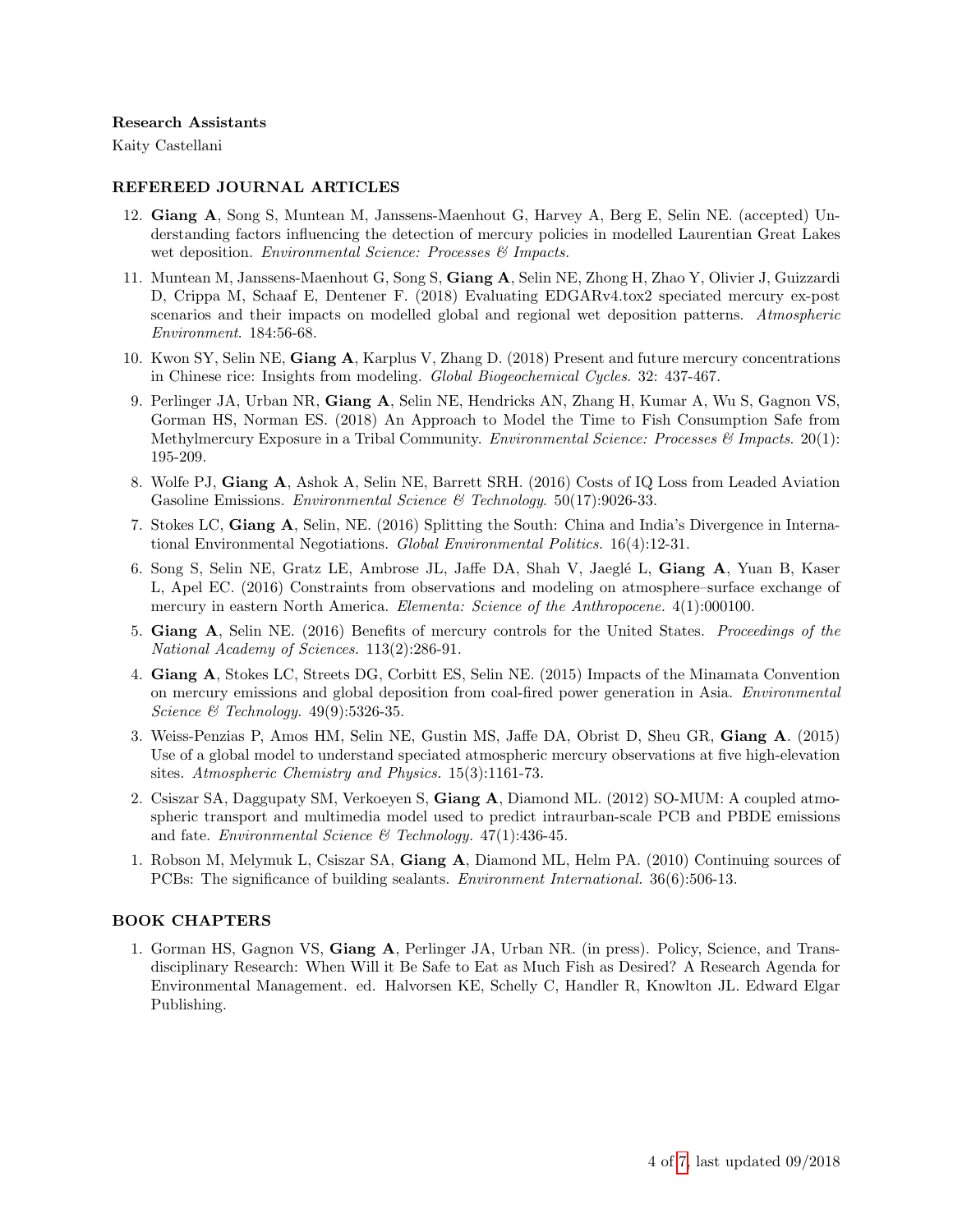#### SELECTED CONFERENCE PRESENTATIONS/PAPERS

\* indicates supervised UBC student or other research staff

- 13. Castellani K\*, Boyd D, Giang A (2018) "Towards a Systematic Review of Environmental Injustice in Canada: National Patterns of Environmental Risks and Benefits" Poster. Joint Annual Meeting of the International Society of Exposure Science and the International Society for Environmental Epidemiology, Ottawa, ON, August 29.
- 12. Giang A. (2018) "Understanding the epistemic influence of non-state actors in treaty implementation: Case Study of the Minamata Convention." Paper and presentation. International Studies Association 59th Annual Convention, San Francisco, CA, April 6.
- 11. Giang A. (2017) "Engaging, empowering, and enacting community: Case study of the Superfund Research Program." Presentation. Annual Meeting of the Society for Social Studies of Science, Boston, MA, August 30.
- 10. Giang A, Monier E, Couzo E, Thackray C, Selin NE. (2017) "Understanding the impact of meteorological variability on global atmospheric mercury monitoring for policy." Presentation. 13th International Conference on Mercury as a Global Pollutant, Providence, RI, July 19.
- 9. Giang A, Monier E, Couzo E, Thackray C, Selin NE. (2017). "Understanding Meteorological Drivers of Variability in Atmospheric Mercury." Poster. 100th Canadian Chemistry Conference and Exhibition, Toronto, Canada, June 1.
- 8. Giang A, Monier E, Couzo E, Thackray C, Selin NE. (2016) "Implications of climate variability for monitoring the effectiveness of mercury policy." Poster. American Geophysical Union Fall Meeting, San Francisco, CA, December 12.
- 7. Giang A, Thackray CP, Muntean M, Harvey A, Berg E, Song S, Selin NE. (2016) "Leveraging environmental monitoring networks for policy evaluation." Presentation. Technology Management Policy Graduate Consortium, Cambridge, UK, June 28.
- 6. Giang A, Selin NE. (2015) "Developing Monitoring Indicators to Support Community Needs through Modelling: Detecting Anthropogenic Mercury Emissions Changes in the Great Lakes" Poster. Society of Environmental Toxicology and Chemistry North America 36th Annual Meeting, Salt Lake City, UT, November 4.
- 5. Giang A, Zhang H, Amos H, Song S, Zhang Y, Selin NE. (2015) "Can we 'see' signals of anthropogenic mercury emissions changes in modelled Great Lakes deposition?" Presentation. 12th International Conference on Mercury as a Global Pollutant, Jeju, South Korea, June 18.
- 4. Giang A, Stokes LC, Streets DG, Corbitt ES, Selin NE. (2014) "Impacts of the Minamata Convention for Mercury Emissions and Transport from Coal-fired Power Generation in Asia." Poster. American Geophysical Union Fall Meeting, San Francisco, CA, December 18.
- 3. Giang A, Stokes LC, Selin NE. (2014) "Mercury emissions in the Minamata Convention: Asia, North America, and Europe." Paper and presentation. International Studies Association 55th Annual Convention, Toronto, ON, March 26-29.
- 2. Giang A, Zhang Y, Selin NE. (2013) "Quantifying US Benefits from Mercury Policy: an integrated assessment." Presentation. 11th International Conference on Mercury as a Global Pollutant, Edinburgh, Scotland, July 28-August 2.
- 1. Giang A, Selin NE. (2013) "Quantifying the health and economic benefits of mercury policy" Poster. 6th International GEOS-Chem Conference, Cambridge, MA, May 6-9.

#### OTHER PUBLICATIONS

5. Stokes L, Selin N, Giang A. "Splitting the South: China and India's Divergence in International Environmental Negotiations." ISEP Policy Brief, Initiative for Sustainable Energy Policy, Johns Hopkins University. April 2018.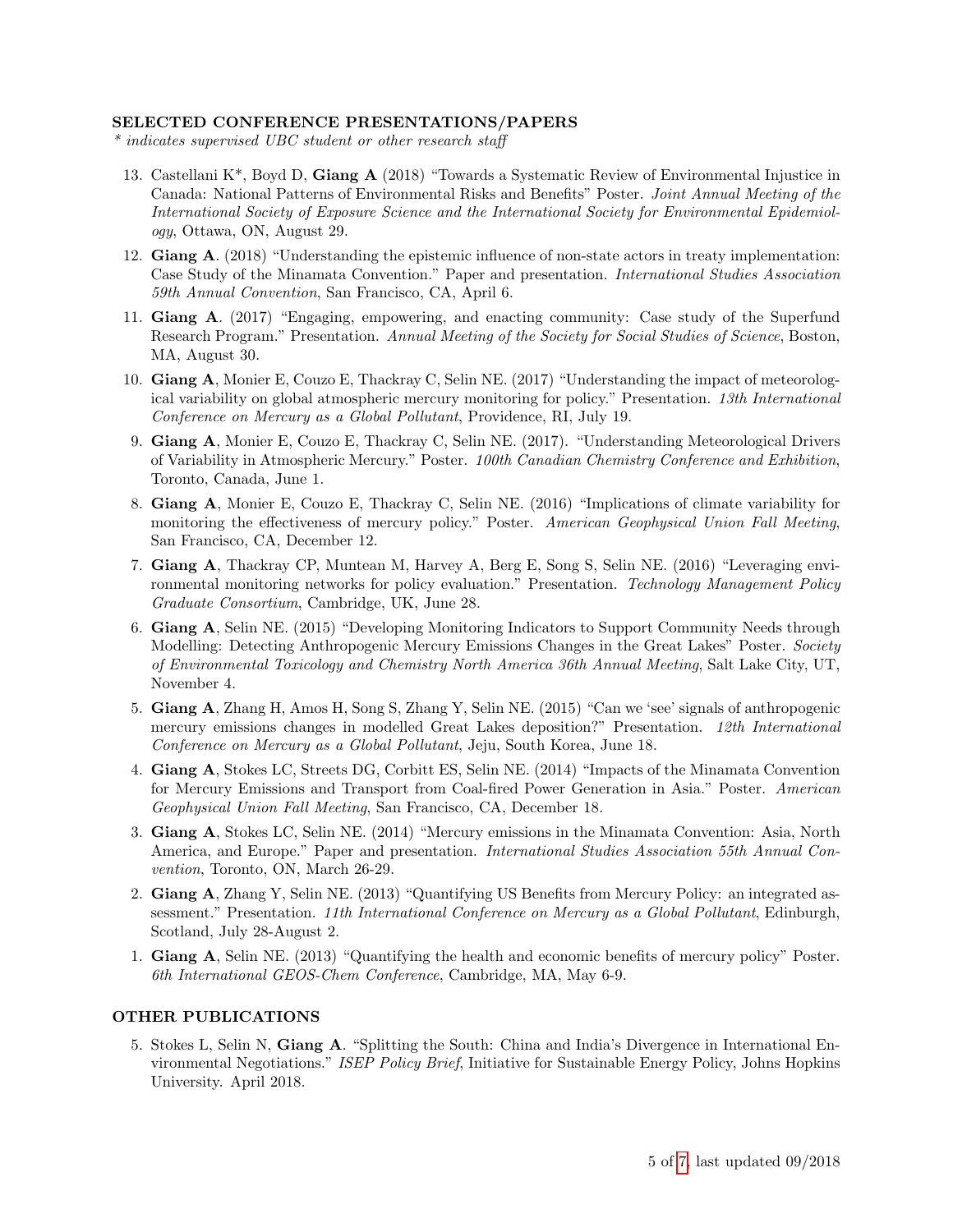- 4. Stokes L, Selin N, Giang A. "Green Leadership From a Divided South? China and India's Divergence Shape Outlook for International Negotiations." New Security Beat: the blog of the Environmental Change and Security Program., Woodrow Wilson International Center for Scholars. December 5, 2016.
- 3. Selin NE, Giang A. "Are tighter EPA controls on mercury pollution worth it?" The Conversation. February 9, 2016.
- 2. Giang A, Mulvaney K, Selin NE. "Public Comment to the US EPA on 'Supplemental Finding That It Is Appropriate and Necessary To Regulate Hazardous Air Pollutants From Coal- and Oil-Fired Electric Utility Steam Generating Units'." January 15, 2016.
- 1. Selin NE, Stokes LC, Alpert A, Czaika E, Edwards B, Giang A, Rumore D, Saari R, Staples M, van der Hoop J, Wolfe P. "Mercury Science Bulletin – Recent Findings from Scientific Research." Fifth Session of the Intergovernmental Negotiating Committee to prepare a globally legally binding instrument on mercury, UN Environment Programme, Geneva, Switzerland. January 13-18, 2013.

## INVITED TALKS AND FACILITATION

- 5. "Charrette: Codesign Tools for Public Education on Ann Arbor's Dioxane Plume" Michigan Sustainability Cases Galaxy, University of Michigan, June 9, 2018.
- 4. "Getting from Emissions to Impacts: Insights from policy analysis research." Canadian Electricity Association – Sustainable Electricity Steering Committee, March 13, 2018.
- 3. "Science to support toxics governance: tracking mercury from policy to impacts." Civil and Environmental Engineering Seminar, Michigan Technological University, October 16, 2017.
- 2. "Impacts assessment to support policy-making across scales: regional implications of global mercury policy." Southern Ontario Centre for Atmospheric Aerosol Research Seminar, University of Toronto. November 2, 2016.
- 1. "Assessing the impacts of mercury policy under global environmental change." Climate and Health Seminar, Columbia University Mailman School of Public Health. October 20, 2016.

#### PROFESSIONAL MEMBERSHIPS

Engineer-in-Training, Engineers & Geoscientists British Columbia International Society for Exposure Sciences Canadian Engineering Education Association American Geophysical Union Society for Social Studies of Science

## SERVICE AND OUTREACH

#### Service

Manuscript referee for Environmental Science & Technology, Environmental Pollution, Critical Reviews in Environmental Science and Technology, Atmospheric Chemistry & Physics, Journal of Cleaner Production, Nature Communications

Local Organizing Committee Member for 13th International Conference on Mercury as a Global Pollutant, Providence, RI (2016-2017)

ESL Tutor for MIT ESL Program for Service Employees (2017)

MIT Joint Program on the Science and Policy of Global Change Student Lunch Seminar Coordinator (2015- 2016)

Engineering Systems Student Society Research and Education Co-Chair (2014-2015)

#### **Outreach**

Women in Science and Engineering Mentor, UBC (2018)